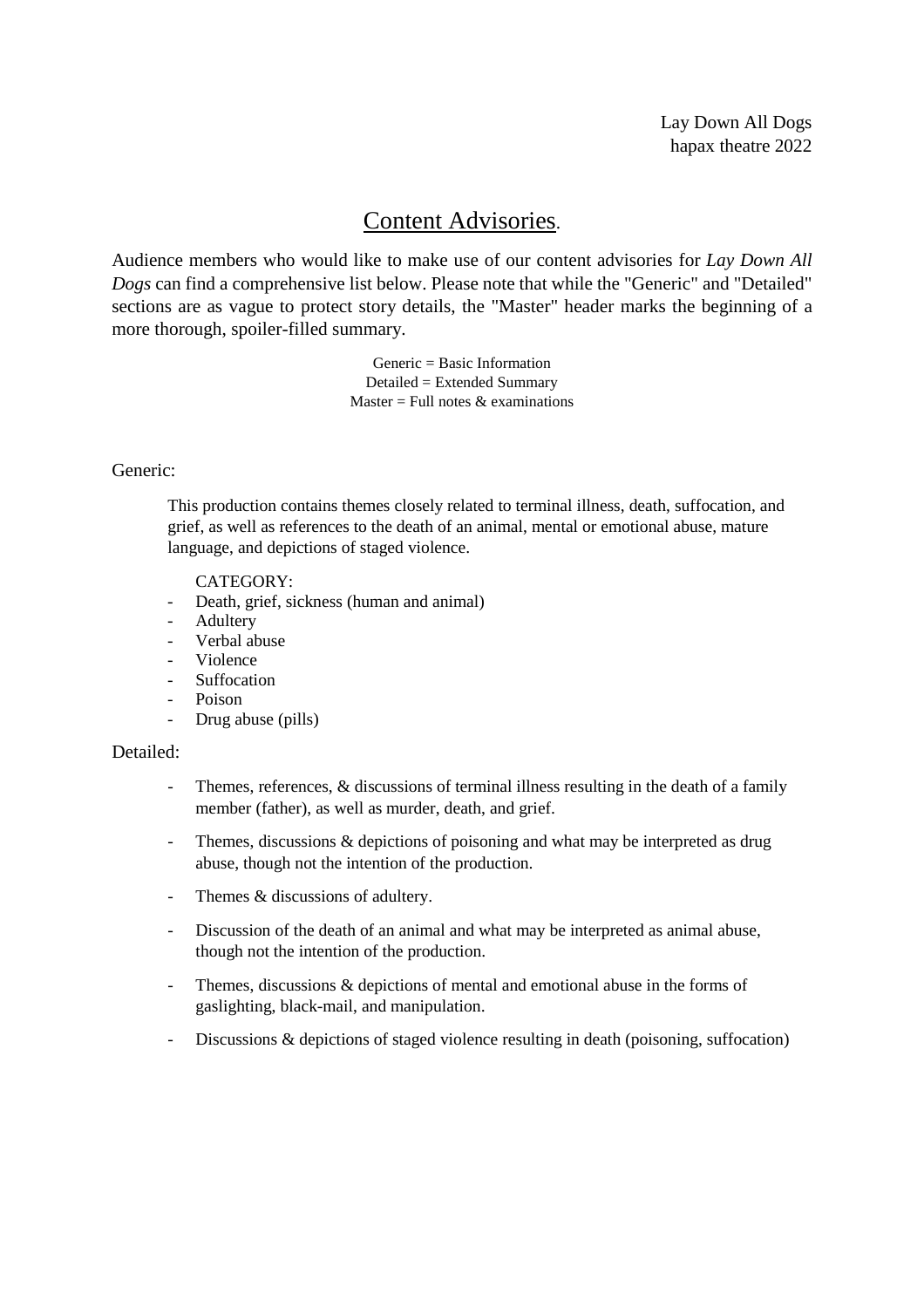## Master

- Themes, references, & discussions of terminal illness (brain cancer) resulting in the death of a family member.
	- o These themes of sickness, death, and grief are central to the initial action of the plot and thus are consistent throughout the production.
- Themes and depictions of poisoning.
	- o The death of the family dog, Jonah, is revealed in Act 2 to have been caused by one of the sisters force-feeding him lemonade that has been mixed with prairie dog poison.
		- See Animal for additional note.
	- o In Act 2, a character, Brightly, unknowingly drinks the poisoned lemonade. We see the symptoms of poisoning throughout 2.3, until Brightly collapses behind the couch.
- Themes and Discussions of drug abuse.
	- $\circ$  Though it is not the written nor the staged intention of the production, there are references throughout that Haven may be abusing her medications, specifically Adderall, and it results in her not sleeping or eating.
		- This is staged and discussed in 1.1, staged at the end of 1.4.
- References to adultery.
	- o It is revealed that Brightly was the son in Levi's second, secret family.
	- o Thus, it is implied that the father was in two overlapping marriages that neither spouse was aware of.
- References, discussions, and depictions of suffocation and murder.
	- o In 2.1 and 2.2, the sisters bury Brightly's body off-stage, unaware that he was buried alive. In 2.3, Brightly is dressed in and references that he was buried alive and had to climb/crawl out of his grave.
	- o In 2.3, following the ingestion of poison and the onset of symptoms, Jenna takes a pillow and holds it over Brightly's face until he is dead.
		- This action happens on stage, but it is shielded by the couch, which blocks the full view and thus the action of suffocation via pillow.
- Discussions of the death of an animal.
	- o It is revealed in 1.1 that the family dog, Jonah, died through the night, and that Jenna is trying to dig the grave but is interrupted by Haven.
		- The death of the dog and the body of the dog happens off-stage and prior to the action of the show.
	- o In 2.2, it is revealed that Jenna had force-fed Jonah lemonade that had been spiked with poison.
		- Though this is done with the intention of compassionate euthanasia, and though it is not the intention of the written or the staged production, it may be interpreted as an act of animal cruelty.
		- See Poison for additional notes.
	- o In 2.3, Jenna tells a story of Haven finding a rat caught in a trap when they were children, and how she tried to save it, but it died.